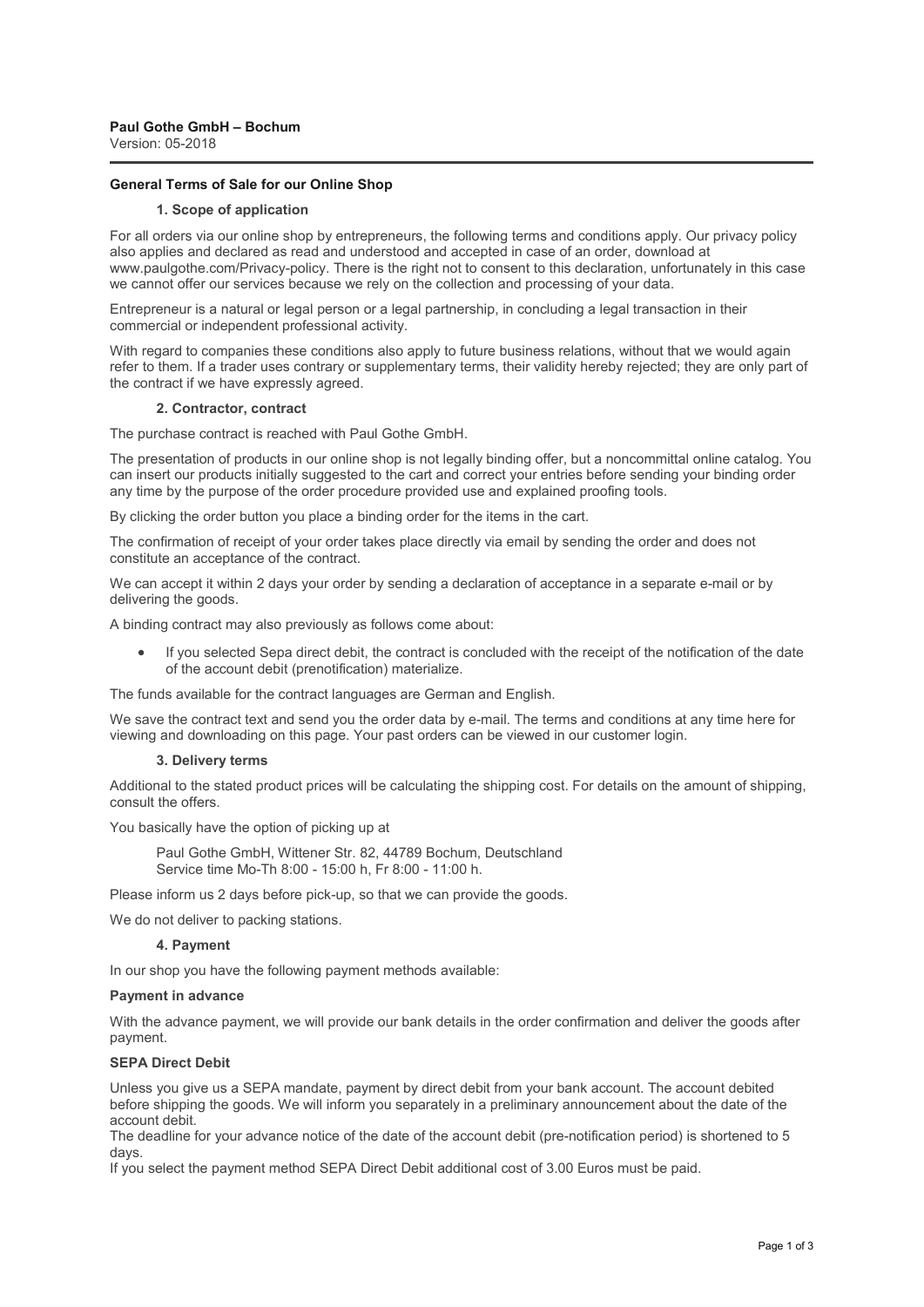# **PayPal**

If you choose the payment method of PayPal, the payment will be made via PayPal (Europe) S.à r.l. et Cie, S.C.A. If using the selected payment method, PayPal collects your customer data and carries out payment processing on behalf of Paul Gothe GmbH.

For this type of payment must be paid 2.5% charges. The debit is loaded before dispatching the goods. You will be informed separately about the date of the account assignment.

# **Invoice**

Payments by invoice are only possible for well-known and registered customers.

## **Cash on Pick-up**

You can pay cash when you pick up your goods.

## **5. Withdrawal**

We have no voluntary right of withdrawal for entrepreneurs.

# **6. Retention of title**

We reserve title to the goods until all claims from an ongoing business relationship.

You may resell the goods in the normal course of business; all arising from this resale receivables contact regardless of a connection or mixing of the goods with a new thing - in the amount invoiced to us in advance from, and we accept this assignment. They remain to collect the claims authorized; however, we may also collect receivables itself, insofar as they fail to meet your payment obligations.

## **7. Transport damage**

Applies to entrepreneurs: The risk of accidental loss and accidental deterioration passes to you as soon as we the forwarder, carrier or have otherwise to execute the dispatch person or institution the matter. Among buyers the regulated in § 377 HGB inspection and complaint applies. Refrain from the provision prescribes a notification, the goods shall be deemed approved, unless it concerns a defect which was not recognizable during the inspection. This does not apply if we have fraudulently concealed a defect.

## **8. Warranties**

It is the statutory warranty rights. Information on any applicable special warranties and the exact conditions can be found at each product and to specific information pages in the shop.

# **9. Liability**

For claims due to damage caused by us, our legal representatives or agents, we are liable always unlimited

- for loss of life, limb or health
- with intentional or grossly negligent breach of duty
- in warranty promise, if agreed
- the scope of the product liability law is applicable opens.

For breach of contractual obligations whose fulfillment is essential to the proper execution of the contract and on whose observance the contractual partner may regularly trust (cardinal obligations) by slight negligence by us, our legal representatives or agents is the amount of liability to the foreseeable when the contract loss limited, must be expected to incur typically.

Incidentally, claims for damages are excluded.

#### **10. Final Provision**

Are you an entrepreneur, then German law applies, excluding the CISG.

Are you a merchant according to the Commercial Code, legal entity under public law or public special fund, the exclusive jurisdiction for any disputes arising from contractual relationships between us and you our place of business.